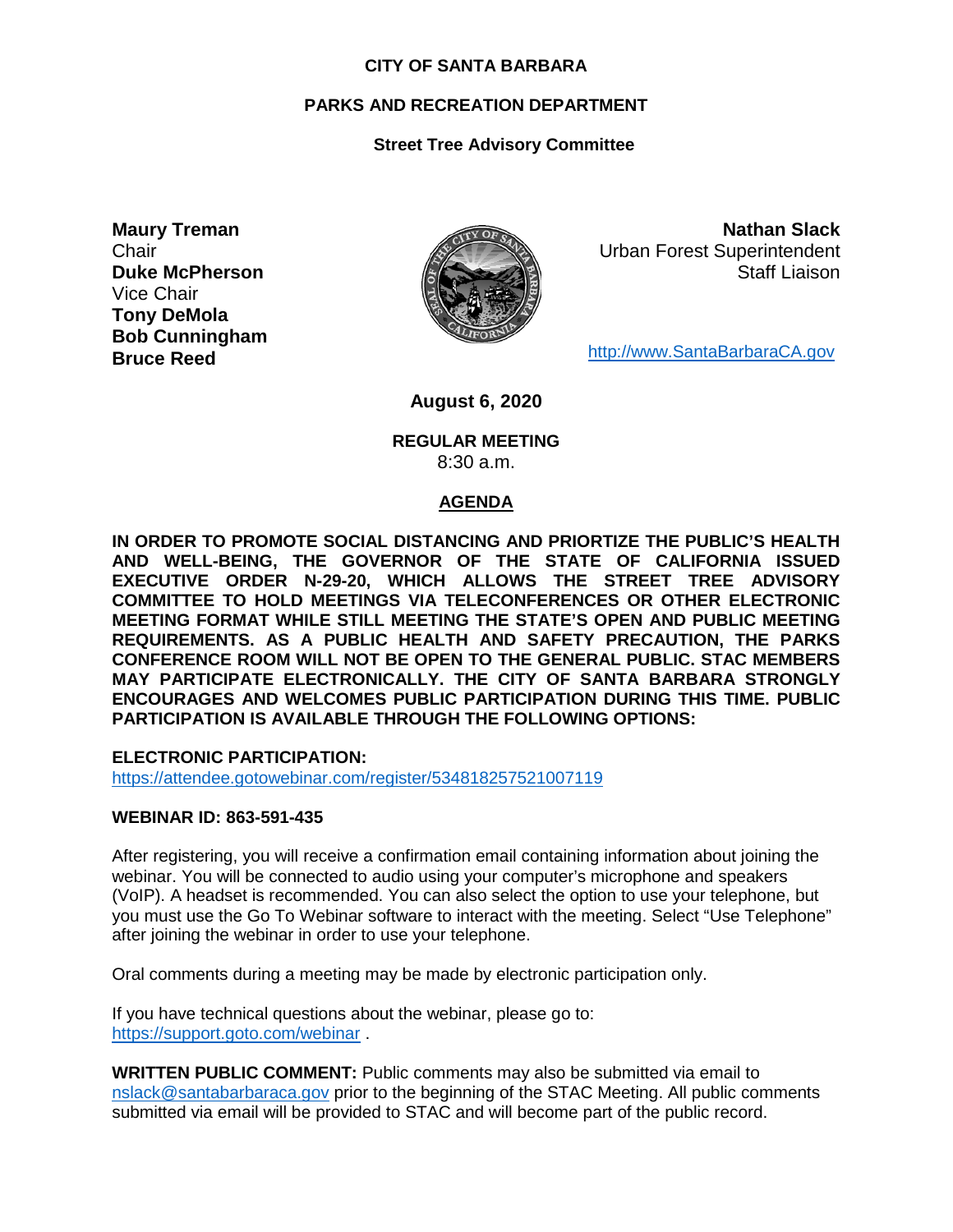**PUBLIC COMMENT:** Public comment on matters not listed on the agenda will occur at the beginning of the meeting. Members of the public wishing to speak must "raise their hand" in the GoToWebinar platform by selecting the virtual hand icon, which is generally located on most devices in the upper right hand corner of the screen. When persons are called on to speak, their microphone will be activated and they will be notified to begin speaking. Each speaker will be given a total of one minute to address the STAC.

**PUBLIC COMMENT ON AGENDIZED ITEMS:** Members of the public wishing to speak on a matter on the agenda must "raise their hand" in the GoToWebinar platform by selecting the virtual hand icon during the presentation of that item. The "raise hand" icon is generally located on most devices in the upper right hand corner of the screen. When persons are called on to speak, their microphone will be activated and they will be notified to begin speaking. Each speaker will be given a total of one minute to address the STAC.

## **PUBLIC INFORMATION**

Materials related to an item on this agenda submitted to the Street Tree Advisory Committee after distribution of the agenda packet are available for public inspection in the Parks Division Office located at 402 E. Ortega Street, Santa Barbara, CA 93101, during normal business hours.

## **CALL TO ORDER**

## **ROLL CALL**

## **CHANGES TO THE AGENDA**

## **APPROVAL OF MINUTES**

A. Regular Meeting July 2, 2020

# **MEMBER AND STAFF COMMUNICATIONS**

- A. Parks and Recreation Commission actions
- B. Appeal of the Parks and Recreation Commission Action to Deny the Removal of the Street Tree Located at 1721 Gillespie Street – Results

### **NEW BUSINESS**

### **TREE REMOVAL CONSIDERATIONS**

### **STREET TREES**

1. 501 Niños Dr. Dwight Murphy Field – *(39) various species* – City of SB Parks and Recreation Department

# **SETBACK TREES**

- 2. 1114 Cliff Dr. *Araucaria heterophylla,* Norfolk Island Pine Shayan Enrico
- 3. 221-225 W. Pueblo St. *Washingtonia robusta,* Mexican Fan Palm True Nature, Kimberly True
- 4. 10 E. Quinto St. *Pyrus kawakamii,* Evergreen Pear Arbor Services Inc., Karen Christman

## **STREET TREE MASTER PLAN**

1. 1000-1900 blocks of Chino St. – request for co-designation – Staff

# **OLD BUSINESS**

- 1. 0-100 blocks of N. Alisos St. request for co-designation Staff
- 2. All of San Miguel Ave. request for co-designation STAC